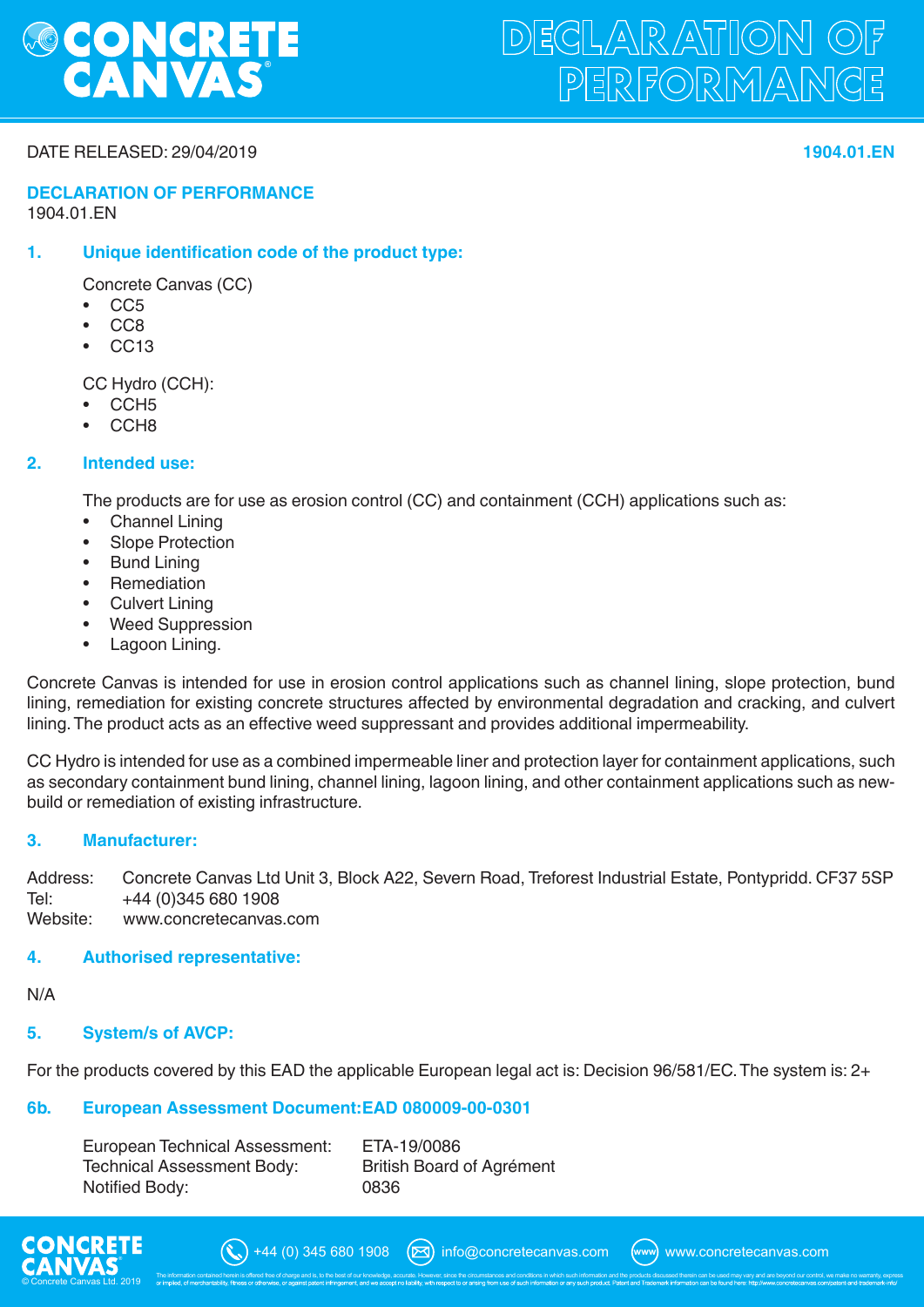# **&BONCRETE**

# DECLARATION OF PERFORMANCE

## **7. Declared performance: Concrete Canvas & CC Hydro**

| <b>Essential Characteristic</b>             |                                                                                                                        | <b>Unit</b>                                  | <b>Method</b>       | <b>Product Performance</b>             |                 |            |                     |                  |  |  |
|---------------------------------------------|------------------------------------------------------------------------------------------------------------------------|----------------------------------------------|---------------------|----------------------------------------|-----------------|------------|---------------------|------------------|--|--|
|                                             |                                                                                                                        |                                              |                     | CC <sub>5</sub>                        | CC <sub>8</sub> | CC13       | CCH <sub>5</sub>    | CCH <sub>8</sub> |  |  |
| <b>Mechanical Resistance and Stability</b>  |                                                                                                                        |                                              |                     |                                        |                 |            |                     |                  |  |  |
| $\mathbf{1}$                                | <b>Thickness (uncured)</b>                                                                                             | mm                                           | EN 1849-2           | >4.5                                   | >7.5            | >12.5      | >5.0                | >8.5             |  |  |
| 2a                                          | <b>Mass per Unit Area (uncured)</b>                                                                                    | kg/m <sup>2</sup>                            | EN 1849-2           | $\overline{7}$                         | 12              | 19         | 8                   | 13               |  |  |
| 2 <sub>b</sub>                              | <b>Density (uncured)</b>                                                                                               | kg/m <sup>3</sup>                            | EN 1849-2           | 1500                                   | 1500            | 1500       | 1500                | 1500             |  |  |
| 3a                                          | <b>Initial Flexural Strength</b>                                                                                       | <b>MPa</b>                                   | ASTM D8058          | 4.0                                    | 4.0             | 4.0        | 4.0                 | 4.0              |  |  |
| 3b                                          | <b>Final Flexural Strength</b>                                                                                         | <b>MPa</b>                                   | <b>ASTM D8058</b>   | 10.0                                   | 6.0             | 6.0        | 13.0                | 13.0             |  |  |
| 4                                           | <b>Static Puncture Resistance</b>                                                                                      |                                              |                     |                                        |                 |            |                     |                  |  |  |
| 4a                                          | - Puncture Force                                                                                                       | kN                                           | EN ISO 12236        | 2.0                                    | 4.0             | 4.0        | 3.5                 | 4.5              |  |  |
| 4 <sub>b</sub>                              | - Puncture Displacement                                                                                                | mm                                           |                     | 34.4                                   | 43.4            | 5.35       | 32.7                | 35.10            |  |  |
| 5                                           | <b>Dynamic Puncture Resistance</b><br>Depth of Perforation                                                             | mm                                           | <b>EN ISO 13433</b> | 0                                      | $\Omega$        | 0          | 0                   | 0                |  |  |
| 6                                           | <b>Pyramid Puncture Resistance</b>                                                                                     | kN                                           | EN 14574            | 4.0                                    | 7.0             | 12.5       | 7.5                 | 10.0             |  |  |
| $\overline{7}$                              | <b>Strength of Internal Linking Fibres</b>                                                                             | kN/m                                         | EN ISO 13426-2      | 4.0                                    | 4.5             | 5.0        | 4.0                 | 4.5              |  |  |
| <b>Safety and Accessibility in Use</b>      |                                                                                                                        |                                              |                     |                                        |                 |            |                     |                  |  |  |
| 8                                           | <b>Resistance to Chemicals</b><br><b>Retained Initial Flexural Strength</b>                                            |                                              |                     |                                        |                 |            |                     |                  |  |  |
| 8a                                          | - Method A<br>Acid (10% solution H <sub>2</sub> SO <sub>4</sub> )                                                      | $\frac{0}{0}$                                | EN 14414            | <b>NPD</b>                             | <b>NPD</b>      | <b>NPD</b> | 79                  | 85               |  |  |
| 8b                                          | - Method B<br>Alkaline (saturated suspension Ca(OH) <sub>2</sub> )                                                     | $\%$                                         |                     | <b>NPD</b>                             | <b>NPD</b>      | <b>NPD</b> | 132                 | 138              |  |  |
| 8c                                          | - Method C<br>Solvation & Swelling (35% vol diesel, 35% vol paraffin, 30% vol lubricating oil HD30)                    | $\%$                                         |                     | <b>NPD</b>                             | <b>NPD</b>      | <b>NPD</b> | 128                 | 110              |  |  |
| 8d                                          | - Method D<br>Synthetic Leachate                                                                                       | $\%$                                         |                     | <b>NPD</b>                             | <b>NPD</b>      | <b>NPD</b> | 133                 | 129              |  |  |
| 9                                           | <b>Durability</b><br>Retained Initial Flexural Strength                                                                |                                              |                     |                                        |                 |            |                     |                  |  |  |
| 9a                                          | - Weathering (UV) Resistance                                                                                           | $\%$                                         | EN 12224            | 72.4                                   |                 |            |                     |                  |  |  |
| 9b                                          | - Microbiological Resistance                                                                                           | $\frac{0}{0}$                                | EN 12225            | 108                                    |                 |            | 137                 |                  |  |  |
| $9\mathrm{c}$                               | - Leaching Resistance Method A<br>Leaching by hot (de-ionized) water                                                   | $\%$                                         |                     | 115                                    |                 |            | 125                 |                  |  |  |
| 9d                                          | - Leaching Resistance Method B<br>Leaching by aqueous alkaline liquids (saturated Ca(OH) <sub>2</sub> )                | $\%$                                         | EN 14415            | 84<br>99                               |                 |            | 125                 |                  |  |  |
| 9e                                          | - Leaching Resistance Method C<br>Leaching by organic alcohols (30% vol methanol, 30% vol isopropanol, 40% vol glycol) | $\%$                                         |                     |                                        |                 |            |                     | 110              |  |  |
| 9f                                          | <b>Thermal Ageing</b>                                                                                                  | $\%$                                         | EN 14575            | 71                                     |                 |            | 66                  |                  |  |  |
| <b>Sustainable Use Of Natural Resources</b> |                                                                                                                        |                                              |                     |                                        |                 |            |                     |                  |  |  |
| 10                                          | <b>Abrasion Resistance</b><br>Cementitious Barrier Abrasion Depth of Wear                                              | mm/1000<br>cycles                            | <b>ASTM C1353</b>   | 0.2                                    |                 |            |                     |                  |  |  |
| 11                                          | Freeze - Thaw - Retained Initial Flexural Strength                                                                     | $\%$                                         | EN 12467            | 101                                    |                 |            |                     |                  |  |  |
| 12                                          | <b>Water Permeability</b>                                                                                              | m/s                                          | EN 14150            | <b>NPD</b><br><b>NPD</b><br><b>NPD</b> |                 |            | $1 \times 10^{-11}$ |                  |  |  |
| 13                                          | <b>Gas Permeability</b>                                                                                                | cm <sup>3</sup> .cm<br>cm <sup>2</sup> .s.Pa | ASTM D1434          | <b>NPD</b><br><b>NPD</b><br><b>NPD</b> |                 |            | $5 \times 10^{-12}$ |                  |  |  |

*NPD = No Performance Data*